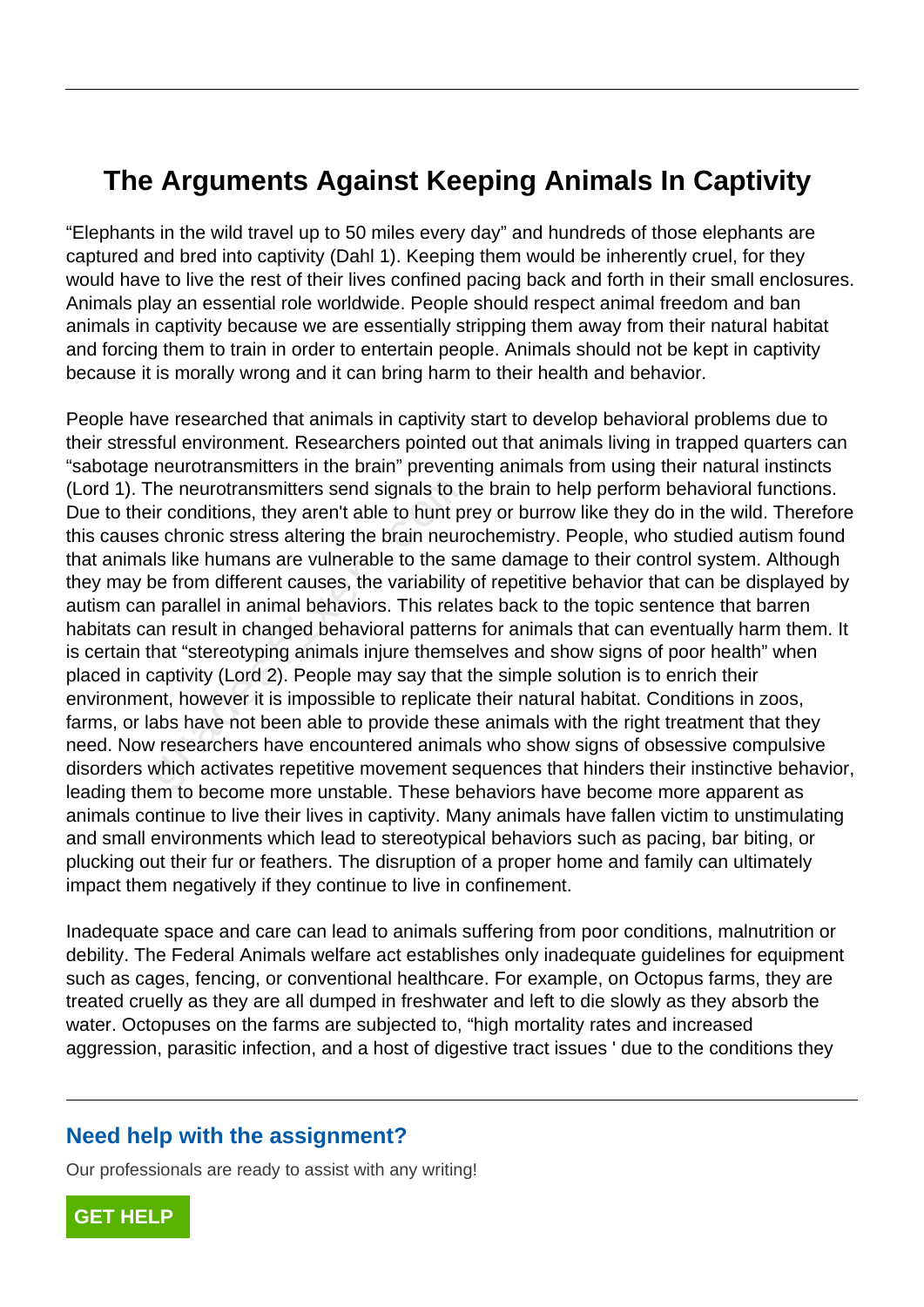live in (Singer 1). Farmed octopuses in asian and northern european countries are a delicacy, however there is much controversy about the issues of how their raised and prepared. Due to the vast amounts of octopus packed in cramped tight spaces, they violate some of the health codes in order to maintain a clean and proper environment. Animals should not be kept in captivity to prevent possible health problems. Sadly, facilities such as zoos keep numerous different types of animals that can be victim to any potential diseases when the zoos provide mediocre care.

According to statistical data among three different zoos, " 74.3% died from infectious diseases" their mortality rate is classified according to their digestive system. Tests were run by PeerJ, a peer reviewed scientific mega journal covering research in the biological and medical sciences. After the death of animals in zoos, they are advised to perform an autopsy. The cause of death for each animal were mostly because of parasites, nutritional deficiencies, or dental diseases. Depending on different zoos their may be other factors such as their management and enclosures. However, considering the study, the data confirmed that most animals that have passed away have suffered from illness. This is significant because it proves as evidence that animals should not be kept in captivity because people aren't able to supply their needs. Therefore they should be left in the wild to protect them and their health.

Respect for wild animals means leaving them in the wild as they should be, and keeping them would be ethically wrong. Places such as zoos, aquariums, or circuses keep animals in confinement for brief awe and entertainment. In 1979 Bristol Zoo acquired a male polar bear named Misha, he was a popular attraction among the tourists. Misha swayed from side to side in his enclosure and displayed evocative behavior. This caught the attention of media account which spread the controversy whether animals should be kept in captivity or not. Misha used to work in a circus and it eventually, "sent him mad" which lead to him having his personal psychologist. Zoos uphold a facade that they are similar to nursing homes to animals and they teach and educate children about wildlife. The appearance of a cute and cuddly victim at the zoo is faced with maltreatment, and in Misha's case it has illuminated animal fragility and welfare debate. Animals like Misha are abused and exploited, they are only used as a tool to gain profit for humans greed. Animals are often viewed as expendable, and people learn to treasure and protect these innocent creatures from their suffering. They, "are not ours to eat, wear, experiment" or entertain. Animal rights activists have been working hard to counter captivity and end humanity's abuse of animals. The pain we inflict on these animals is devastating. We continue to use them in commercials and advertisements when they should be roaming free in the wild. After their job is done they are tossed away and forgotten. The sad reality is that people take these beautiful and astounding animals for granted and we strip them away from the places they flourish. When people trap them in small environments it exposes the dark and deep problem that people have yet to address. All y have suitered from limess. This is s<br>and a not be kept in captivity because p<br>they should be left in the wild to protec<br>provided animals means leaving them in t<br>ethically wrong. Places such as zoos, a<br>nt for brief aw

## **Need help with the assignment?**

Our professionals are ready to assist with any writing!